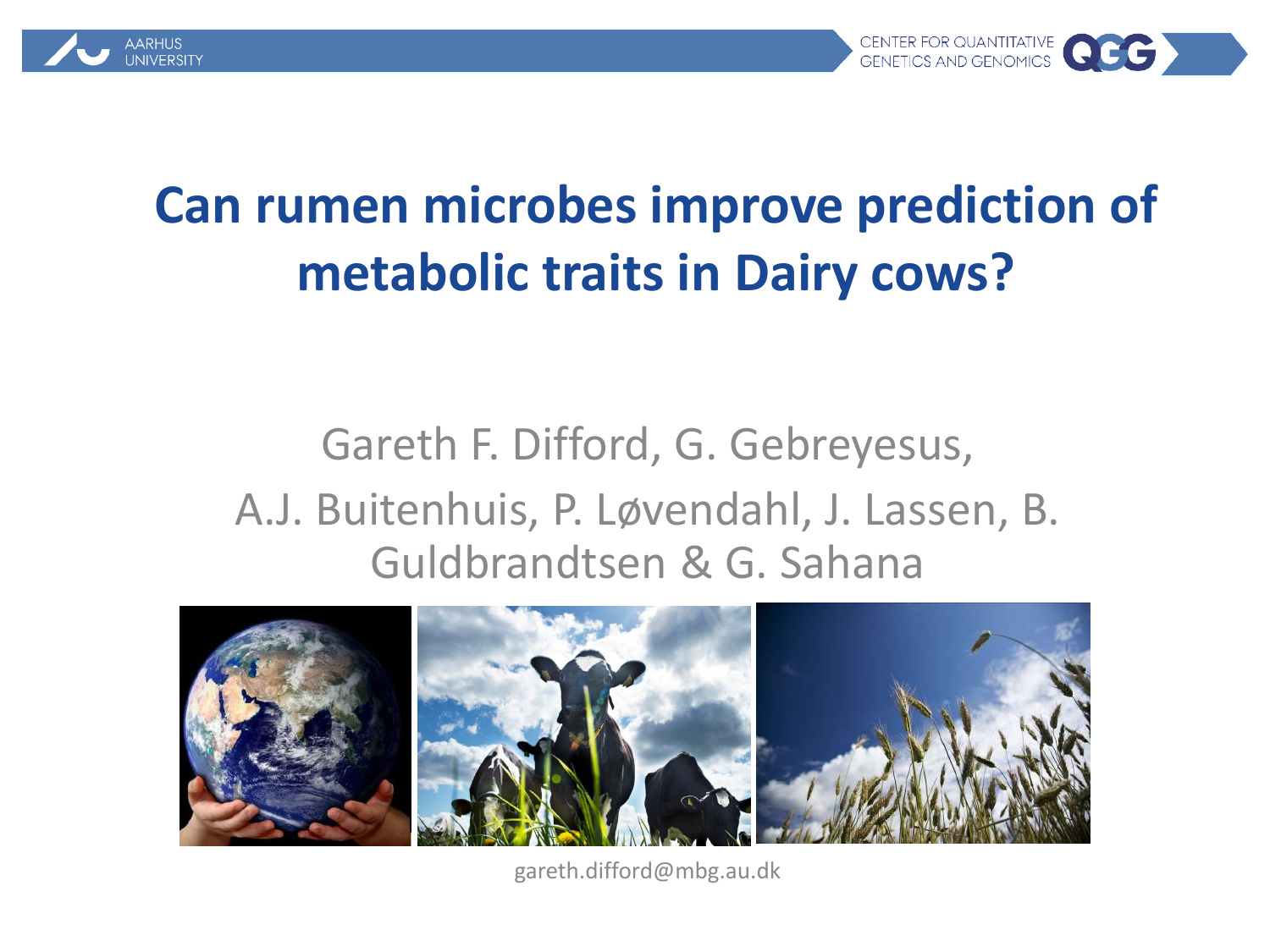

#### **Acknowledgements**

#### **Metagenomics Project REMRUM Project**

#### **And With Special Thanks To**



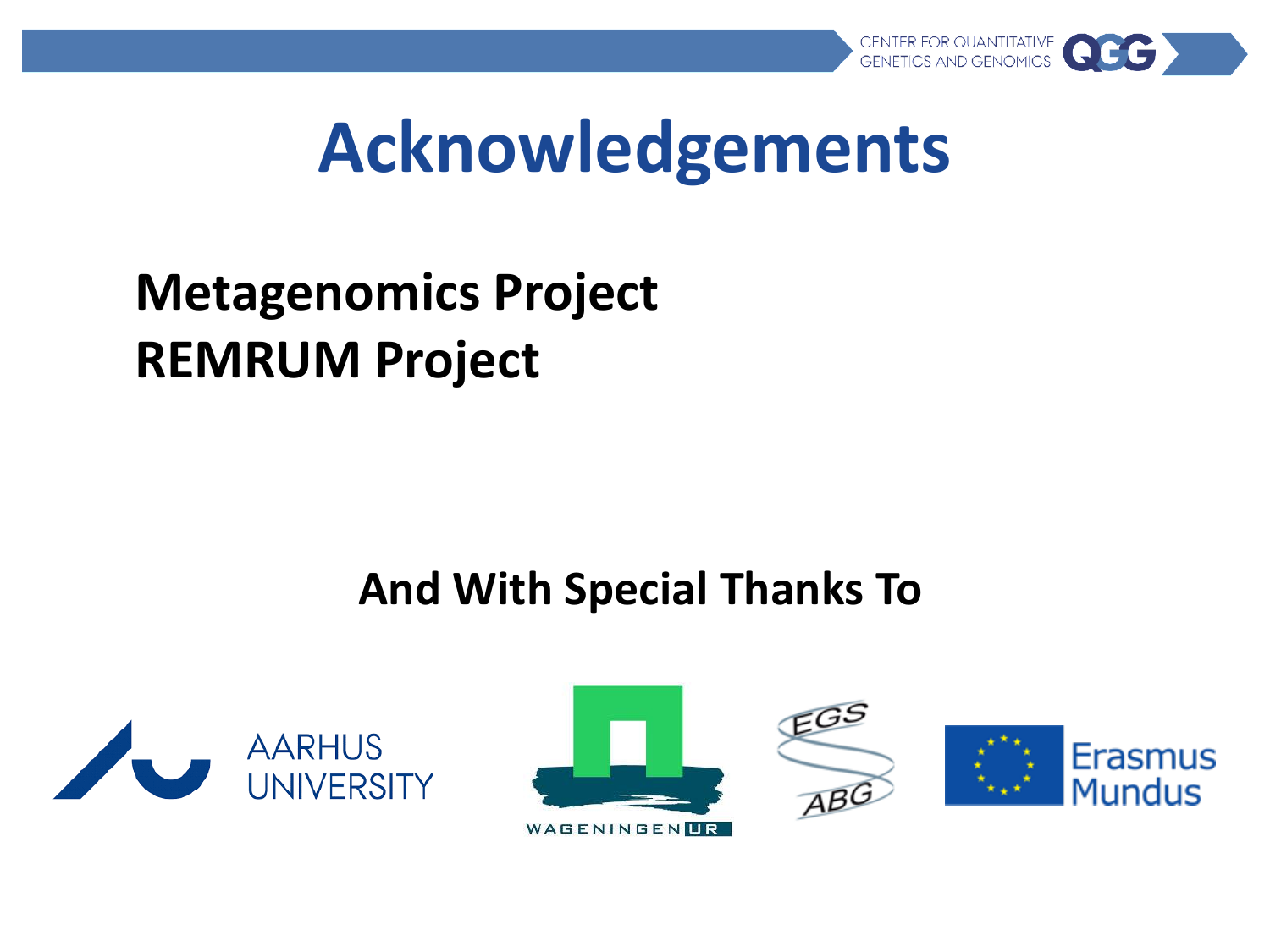# **Background**

- **Phenotype** = **Genes** + **Environment**
- For many traits this is not the case
- Rumen microbes form a key part of the engine!
- Feed utilization and methane
	- Completely dependent on rumen microbes
	- Produce VFAs: acetate, propionate and butyrate



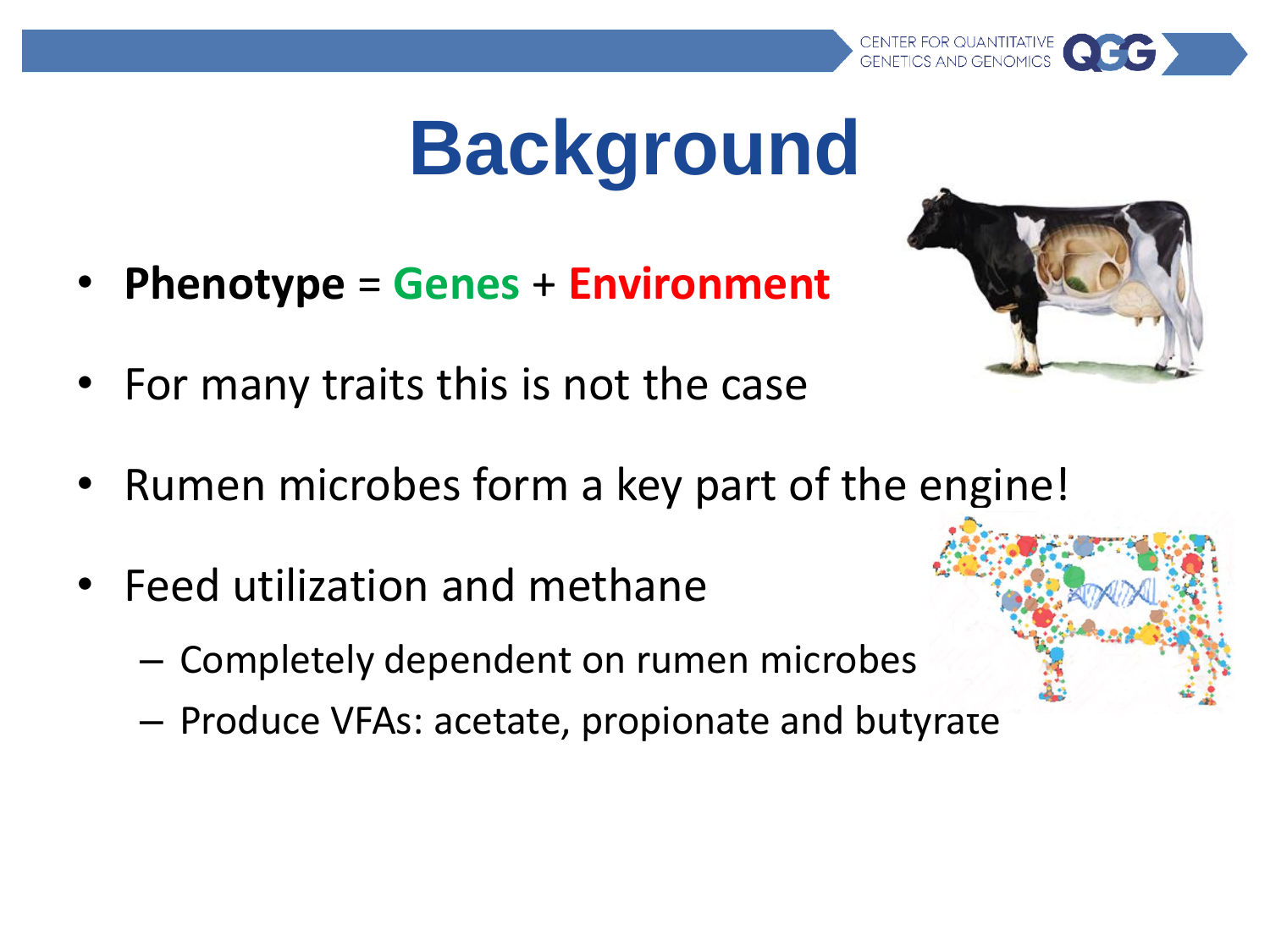

# **Background**

- **Phenotype** = **Genes** x **Microbes** x **Environment**
- Changing diet **E M**
- Rumen bacteria & archaea  $h^2$   $\mathbf{G} \longrightarrow \mathbf{M}$
- If **G** & **M** contribute to P
- One unit under natural selection

Zilber-Rosenberg and Rosenberg, 2008; Bordenstein & Theis, 2015



Photo: Yokoyama & Cobos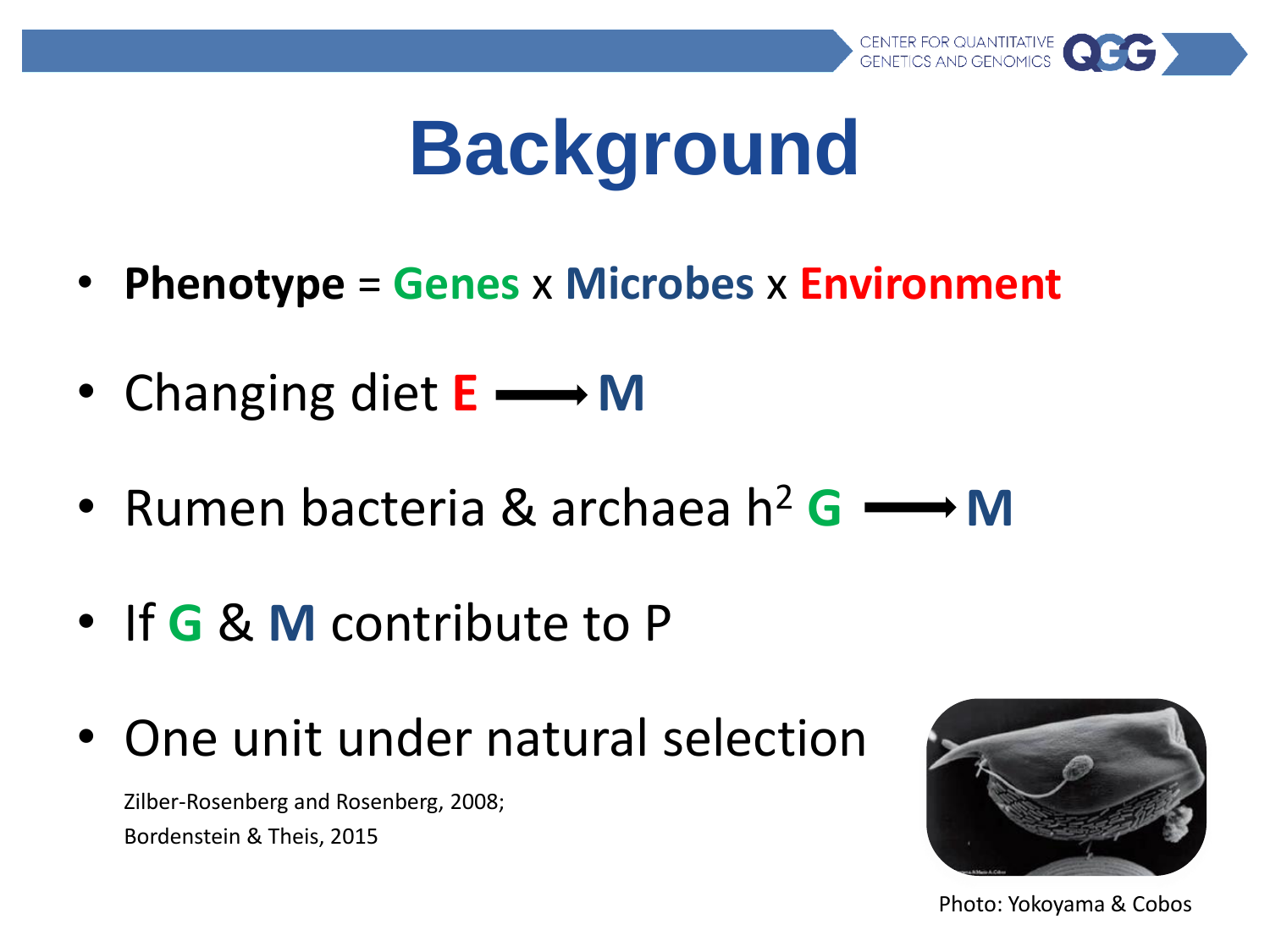

- Metabolic disease
- High yielding dairy cows susceptible
- Severe NEB, mobilized fat exceeds capacity of liver
- Increased ketone bodies in milk, blood and urine
	- Biomarkers: Milk Acetone and BHB
	- Decreased ruminal propionate production
- Lowly heritable ( $h^2 = 0.02 0.14$ )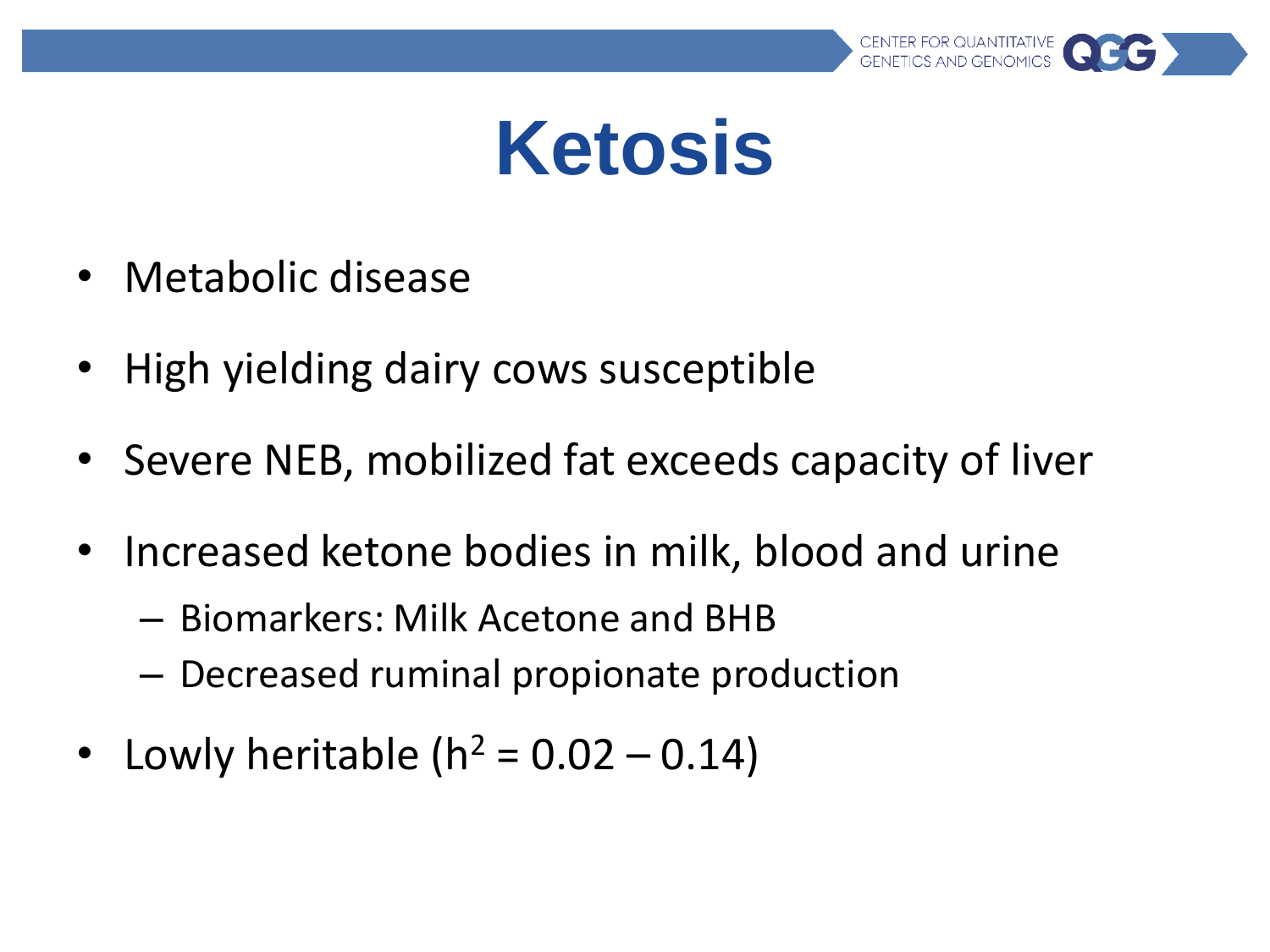

#### **Research Questions**

## 1) Do rumen microbes explain variation in Ketosis?

### 2) Can rumen microbial information improve prediction of Ketosis?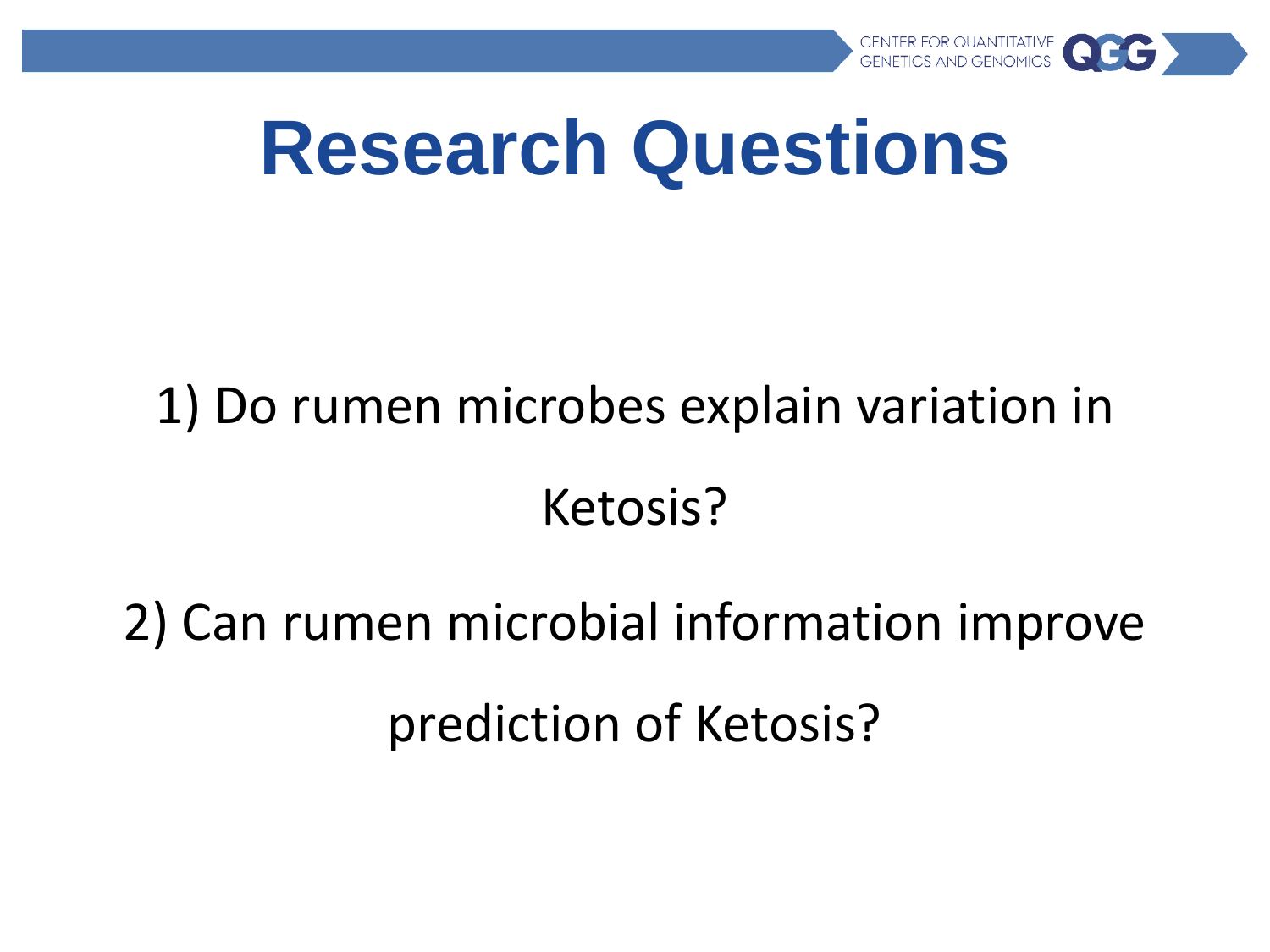

## **Rumen Samples**



- Rumen Flora Scoop
- 16S rRNA gene amplicon sequencing & assembly
- Alignment & assembly: 'bins' 97% similarity = OTU
- OTU ~ relative counts of different **bacterial** and **archaeal** species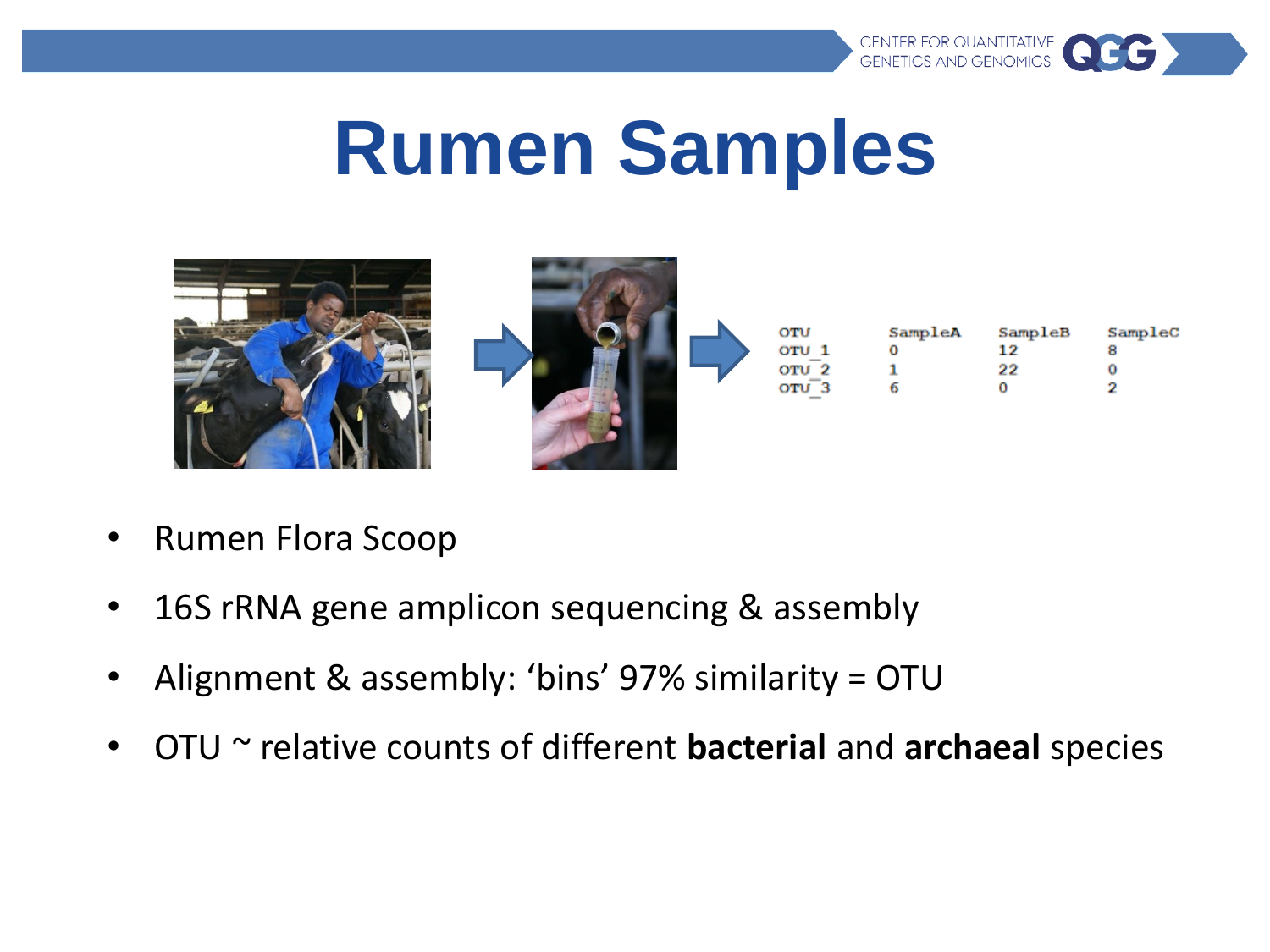#### **Data**

- 277 lactating Holsteins 3 herds **E**
- Milk metabolites NMR:
	- BetaHydroxyButyrate(**BHB**)
	- Acetone(**ACE**)



CENTER FOR QUANTITATIVE<br>GENETICS AND GENOMICS

- Rumen Bacterial (4030) & Archaeal (203) OTU's
- Illumina BovineSNP50 BeadChip > HD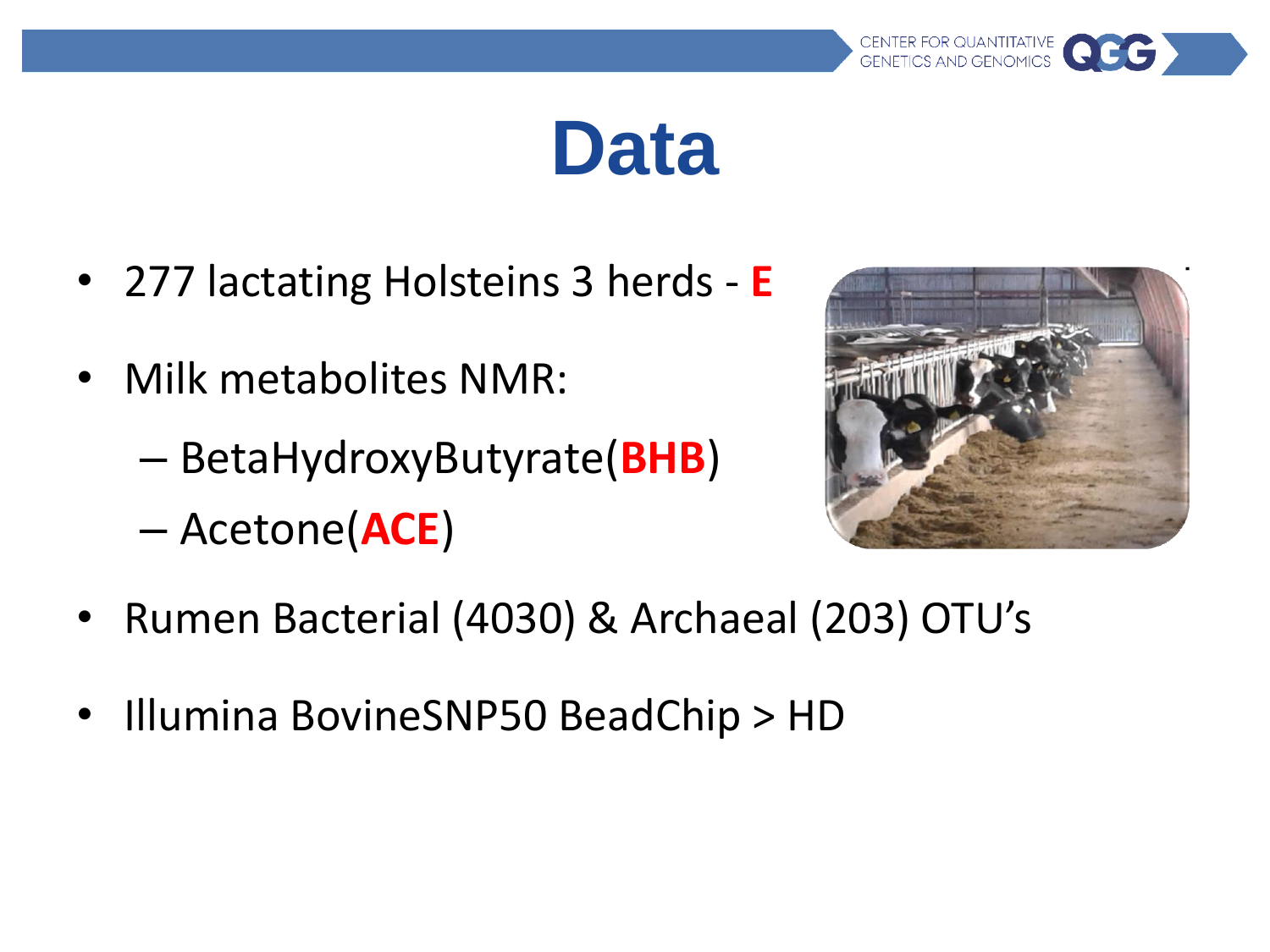# **Analysis**

• Variance components estimation (DMU)

*GBLUP MBLUP*

- $Y = Xb + Zg + e$   $Y = Xb + Wm + e$
- Microbial relationship matrix

• 
$$
h^2 = \frac{Vg}{Vp}
$$
  $m^2 = \frac{Vm}{Vp}$ 

16S rRNA bacterial & archaeal abundance intra-class correlation coefficient **Microbiability (**m<sup>2</sup> **)**

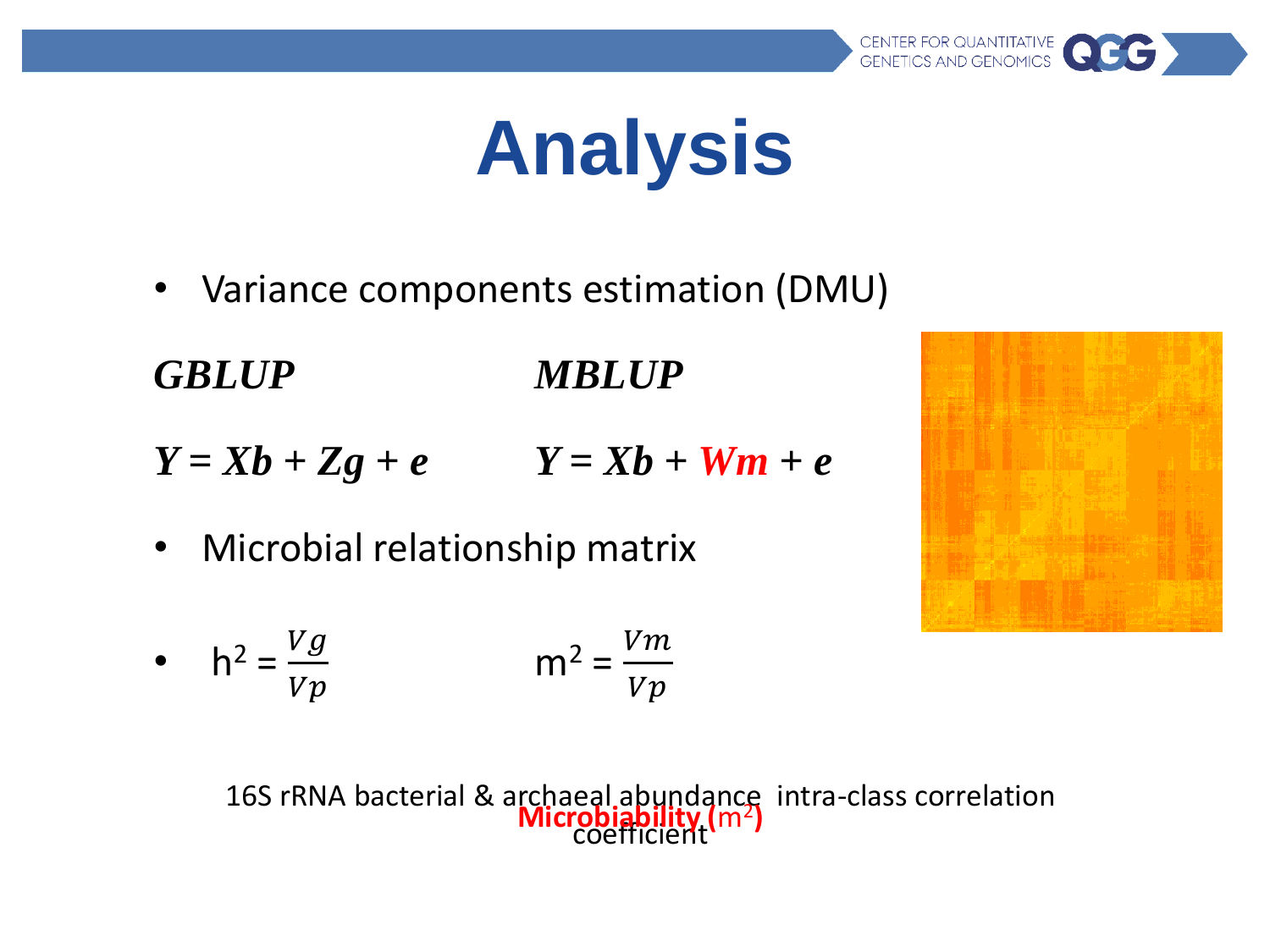

#### **Results**

|            |      | $\vert$ heritability $\vert$ microbiability |
|------------|------|---------------------------------------------|
| Acetone    | 0.10 | 0.15                                        |
| <b>BHB</b> | 0.03 | 0.15                                        |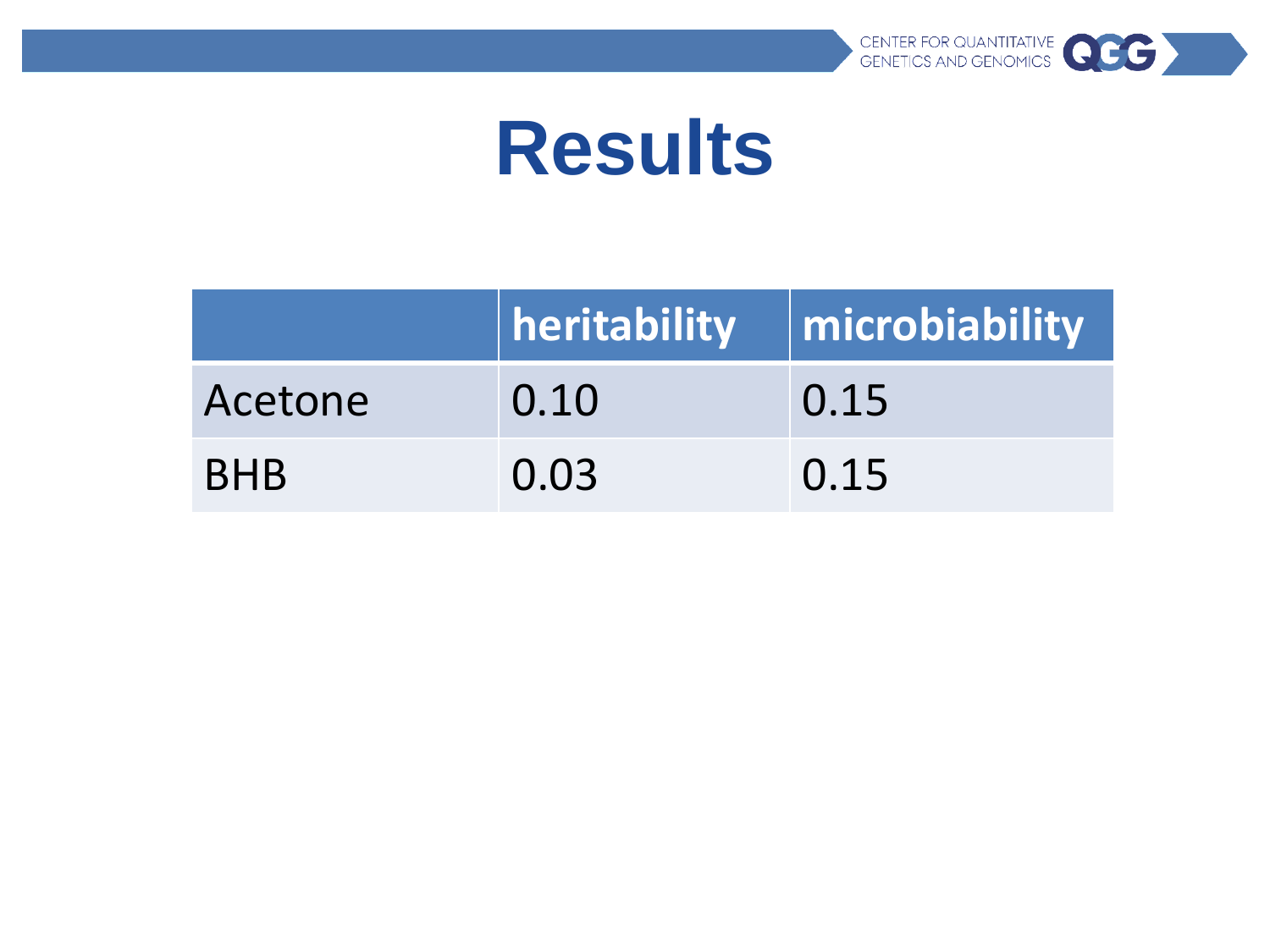

## **Prediction reliabilties**

- Five fold validation (20%)
- Reliability computed as correlation between:

MBLUP: corr(cY; MV)/m<sup>2</sup> GBLUP: corr(cY; EBVs)/h<sup>2</sup>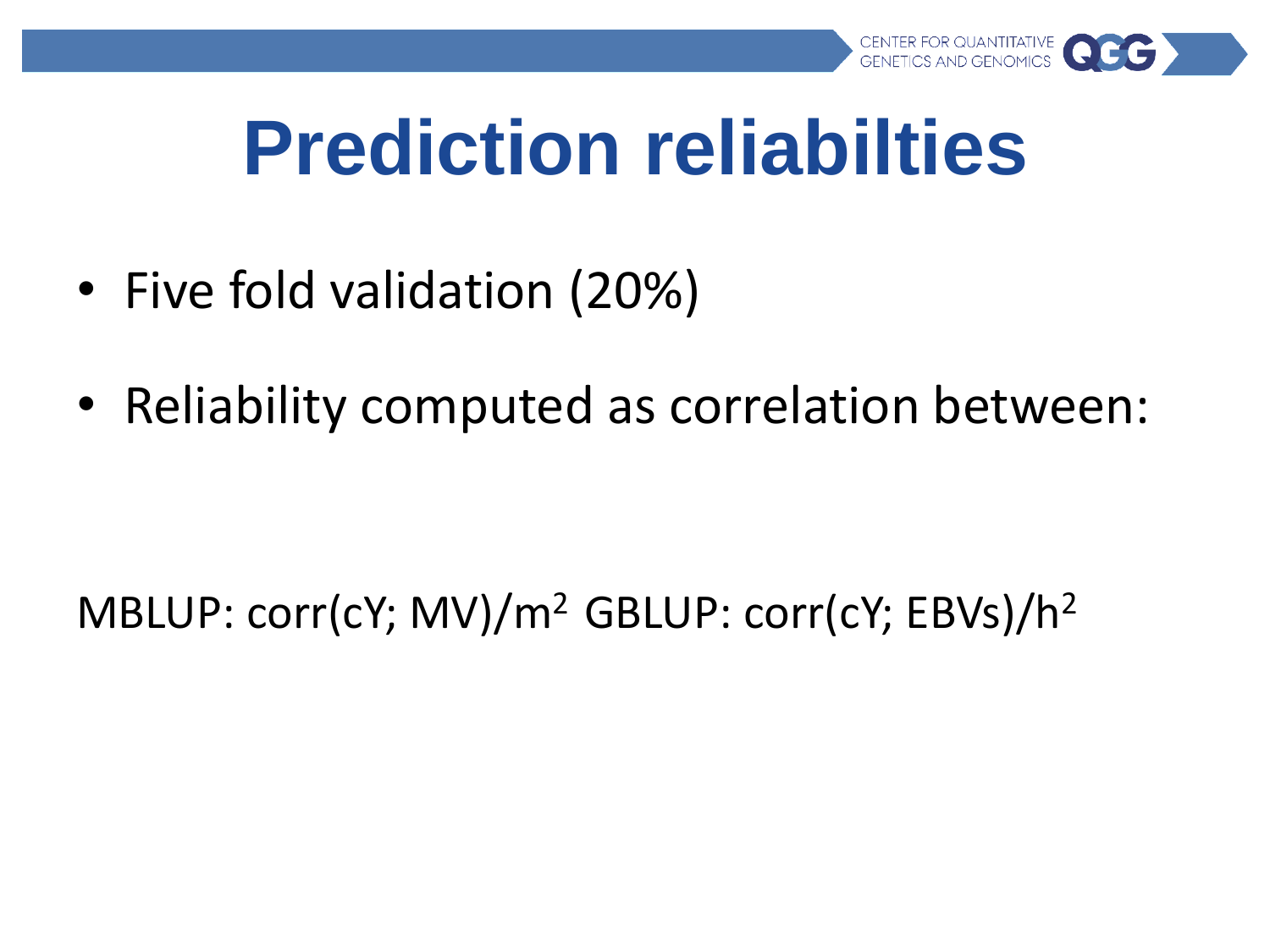

#### **Results**

|            | $\vert$ G reliability $\vert$ M reliability |      |
|------------|---------------------------------------------|------|
| Acetone    | 0.25                                        | 0.35 |
| <b>BHB</b> | 0.02                                        | 0.55 |